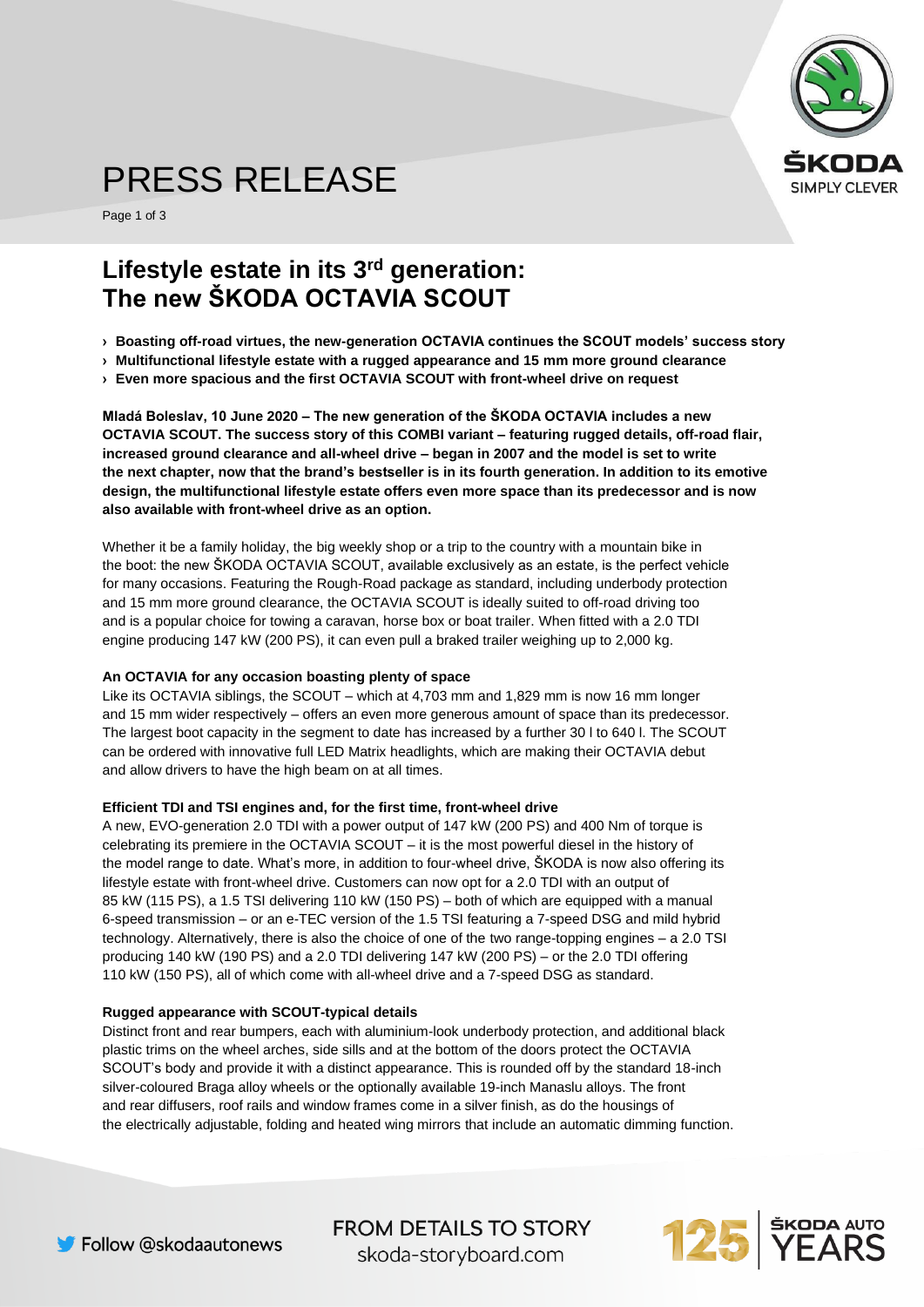

# PRESS RELEASE

Page 2 of 3

The OCTAVIA SCOUT is equipped with LED fog lights as standard and bears exclusive SCOUT badges on its front wings.

#### **A SCOUT feel in the redesigned interior**

The ŠKODA OCTAVIA's new interior concept provides a new sense of spaciousness and improved ease of operation in the SCOUT variant too. The redesigned dashboard is modular and arranged in different levels, featuring a large, free-standing central display measuring up to 10 inches. The centre console is adorned with chrome detailing, which can also be found on the new door trims and handles. SCOUT-specific decorative trims on the dashboard as well as ThermoFlux seats and SCOUT logos on the front seats provide special visual touches in the interior. The OCTAVIA SCOUT's pedals feature an aluminium finish, whilst its upholstery, steering wheel, armrests and dashboard all come with contrasting Tabor Brown stitching.

The world premiere of the brand-new OCTAVIA SCOUT and detailed information about it as well as other new features in the OCTAVIA family will follow in early July.

#### **Further information:**

Hermann Prax **Zbyněk Straškraba** Head of Product Communications Spokesperson – Product Communications T +420 734 298 173 T +420 326 811 785 [hermann.prax@skoda-auto.cz](mailto:hermann.prax@skoda-auto.cz) zbynek.straskraba@skoda-auto.cz

#### **Media images and video:**



# **The new ŠKODA OCTAVIA SCOUT**

Like its OCTAVIA siblings, the SCOUT – which at 4,703 mm and 1,829 mm is now 16 mm longer and 15 mm wider respectively – offers an even more generous amount of space than its predecessor.



[Download](https://cdn.skoda-storyboard.com/2020/06/1-Octavia_SCOUT_2069_FRONT_F2.jpg) Source: ŠKODA AUTO



#### **The new ŠKODA OCTAVIA SCOUT**

The largest boot capacity in the segment has increased by a further 30 l to 640 l. The SCOUT can be ordered with innovative full LED Matrix headlights, which are making their OCTAVIA debut and allow drivers to have the high beam on at all times.

[Download](https://cdn.skoda-storyboard.com/2020/06/2-Octavia_SCOUT_2066_REAR_F2-1.jpg) Source: ŠKODA AUTO

**FROM DETAILS TO STORY** skoda-storyboard.com



**125 YEARS**